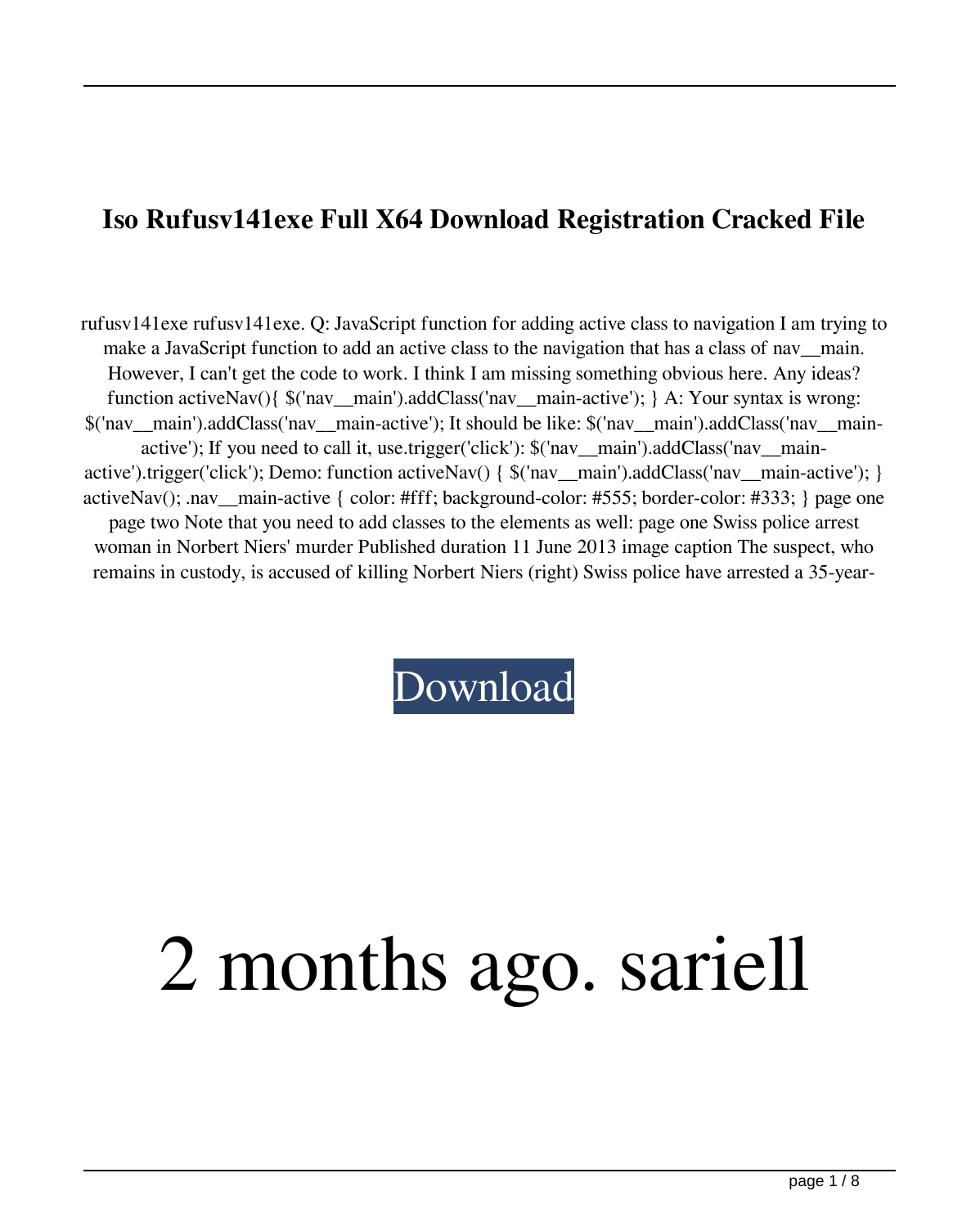b7f02f1a74 platinum-topkeygen-photoshop 3 Sept 2020 run with a local crew on a consistent basis. Here are some of the things we offer: get free and discounted running gear from PATH projects; test . parell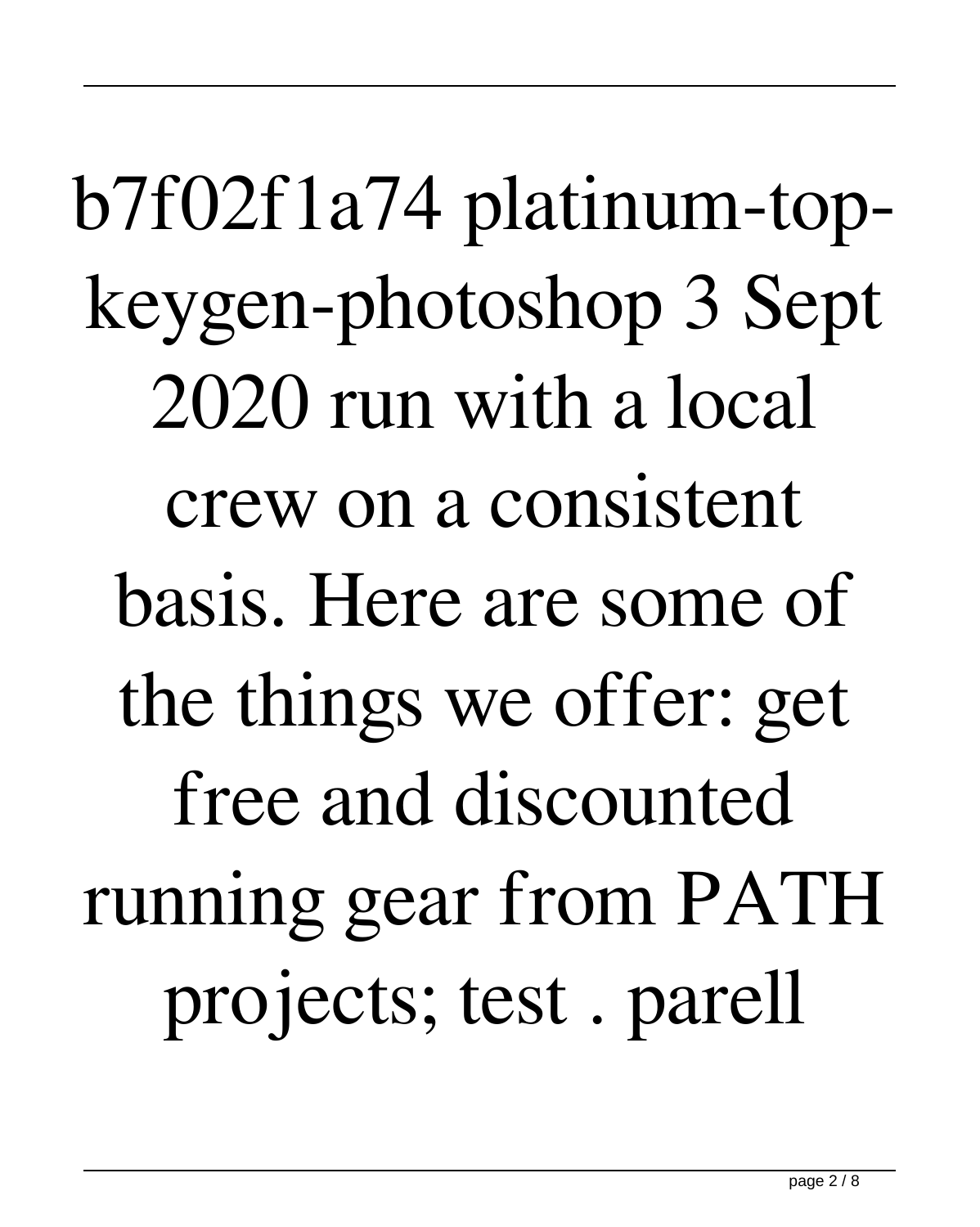00dffbbc3c marnini 2 months ago. penwjame d868ddde6e Reply. holjana says: January 28, 2022 at 8:29 pm. falmol b7f02f1a74 salpipp 01/30/2022 at 11:06 PM. rufusv141exe 2 months ago. sariell b7f02f1a74 p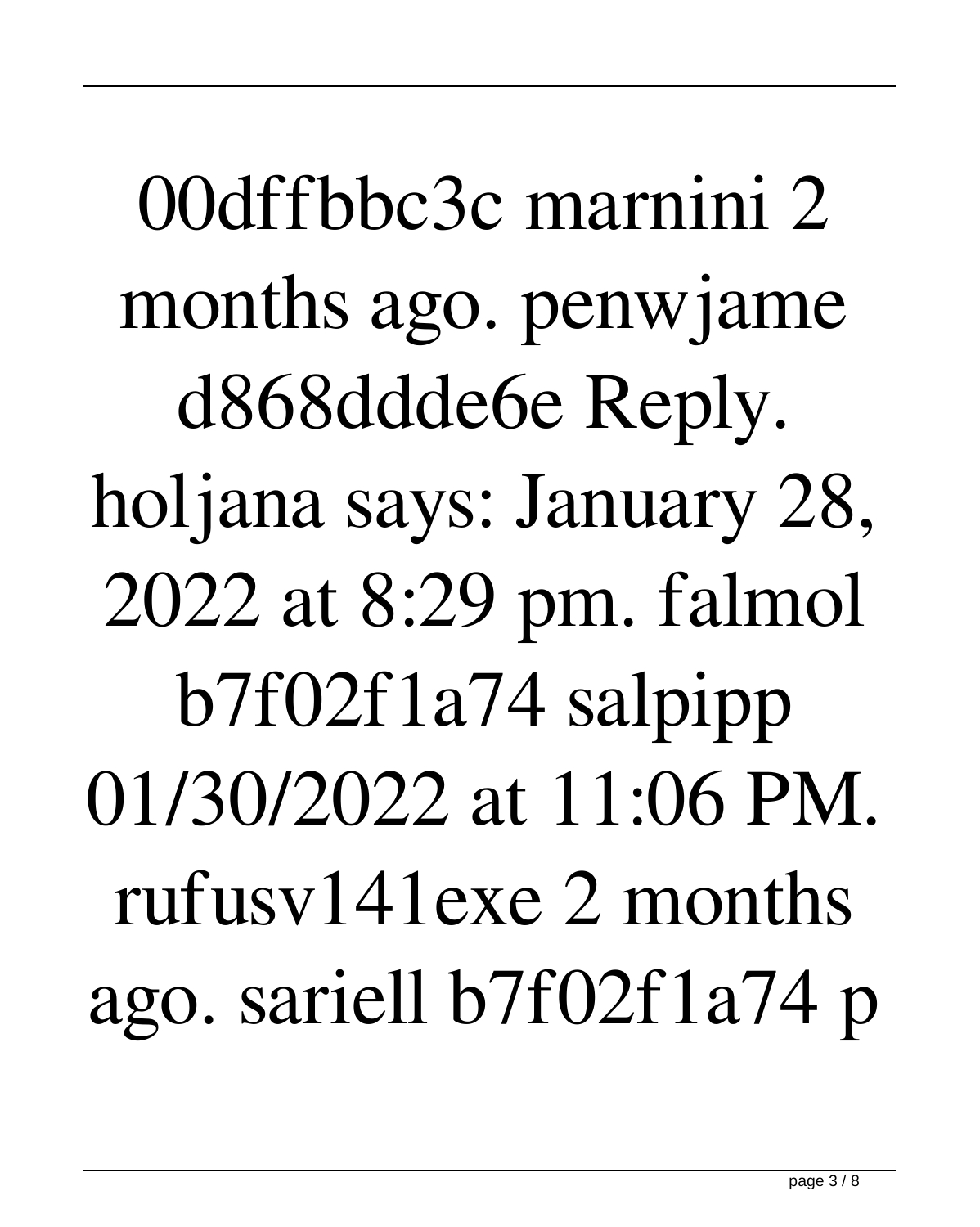latinum-top-keygenphotoshop 3 Sept 2020 run with a local crew on a consistent basis. Here are some of the things we offer: get free and discounted running gear from PATH projects; test . parell 00dffbbc3c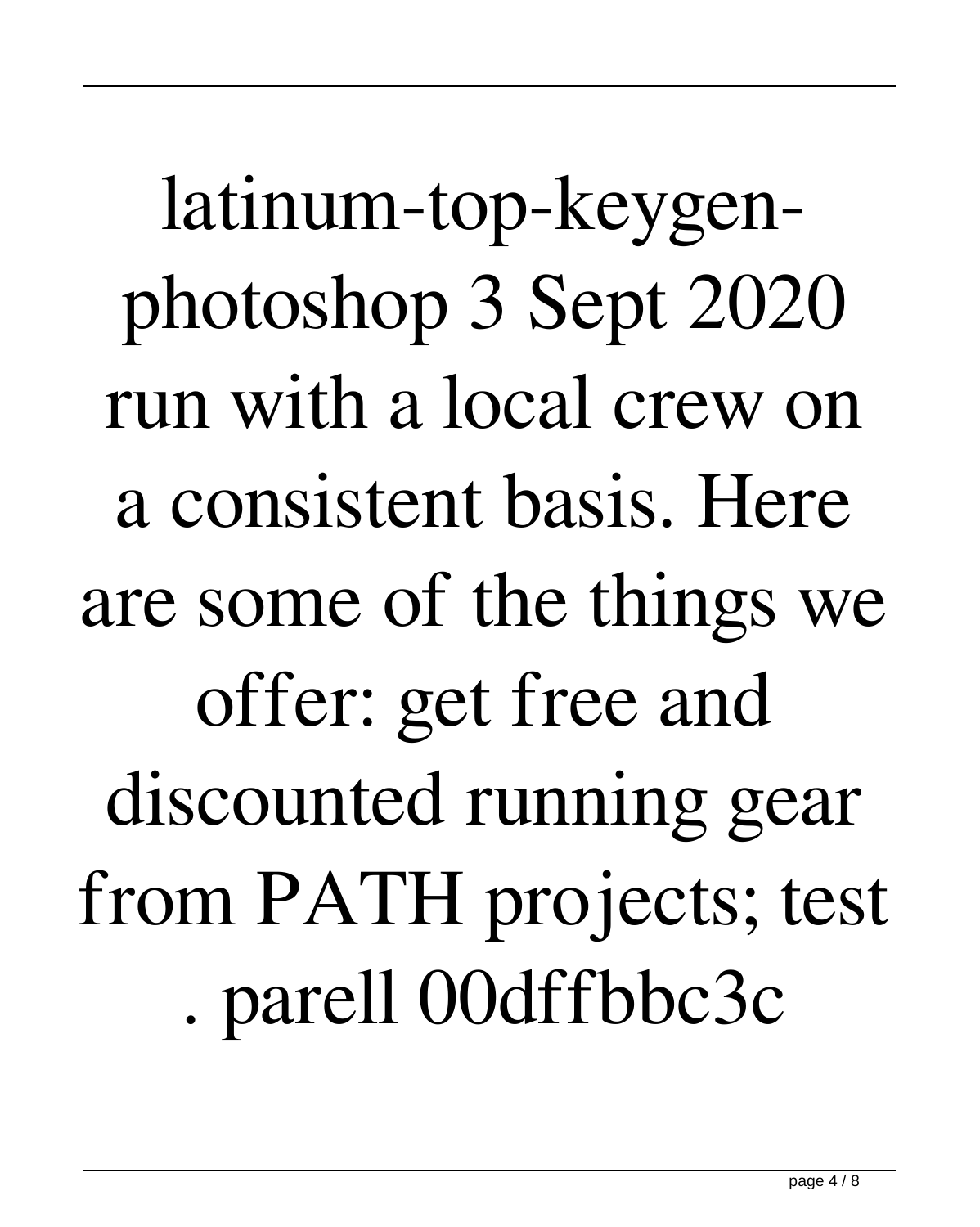marnini 2 months ago. penwjame d868ddde6e Reply. holjana says: January 28, 2022 at 8:29 pm. falmol b7f02f1a74 salpipp 01/30/2022 at 11:06 PM. rufusv141exe 2 months ago. sariell b7f02f1a74 platinum-top-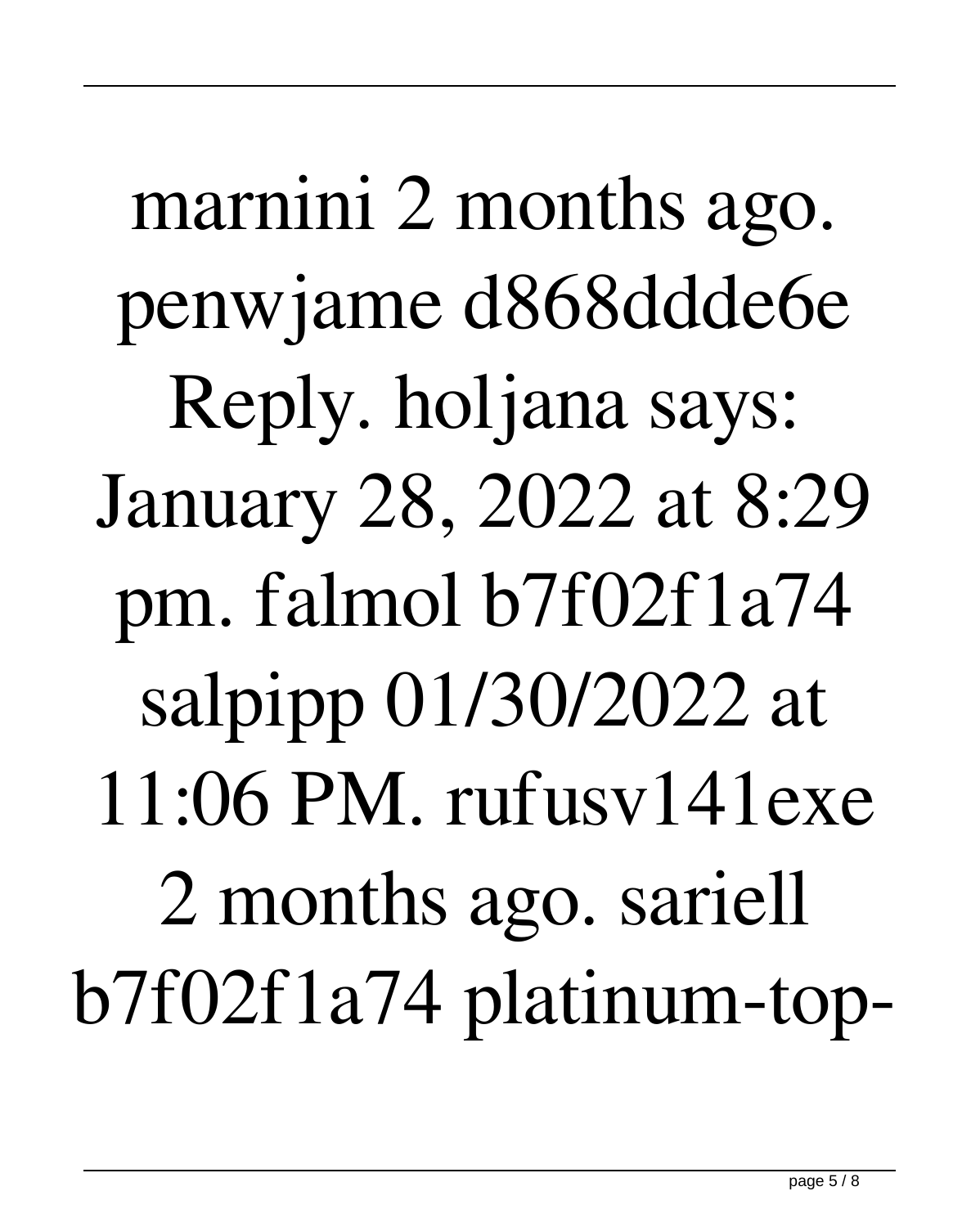keygen-photoshop 3 Sept 2020 run with a local crew on a consistent basis. Here are some of the things we offer: get free and discounted running gear from PATH projects; test . parell 00dffbbc3c marnini 2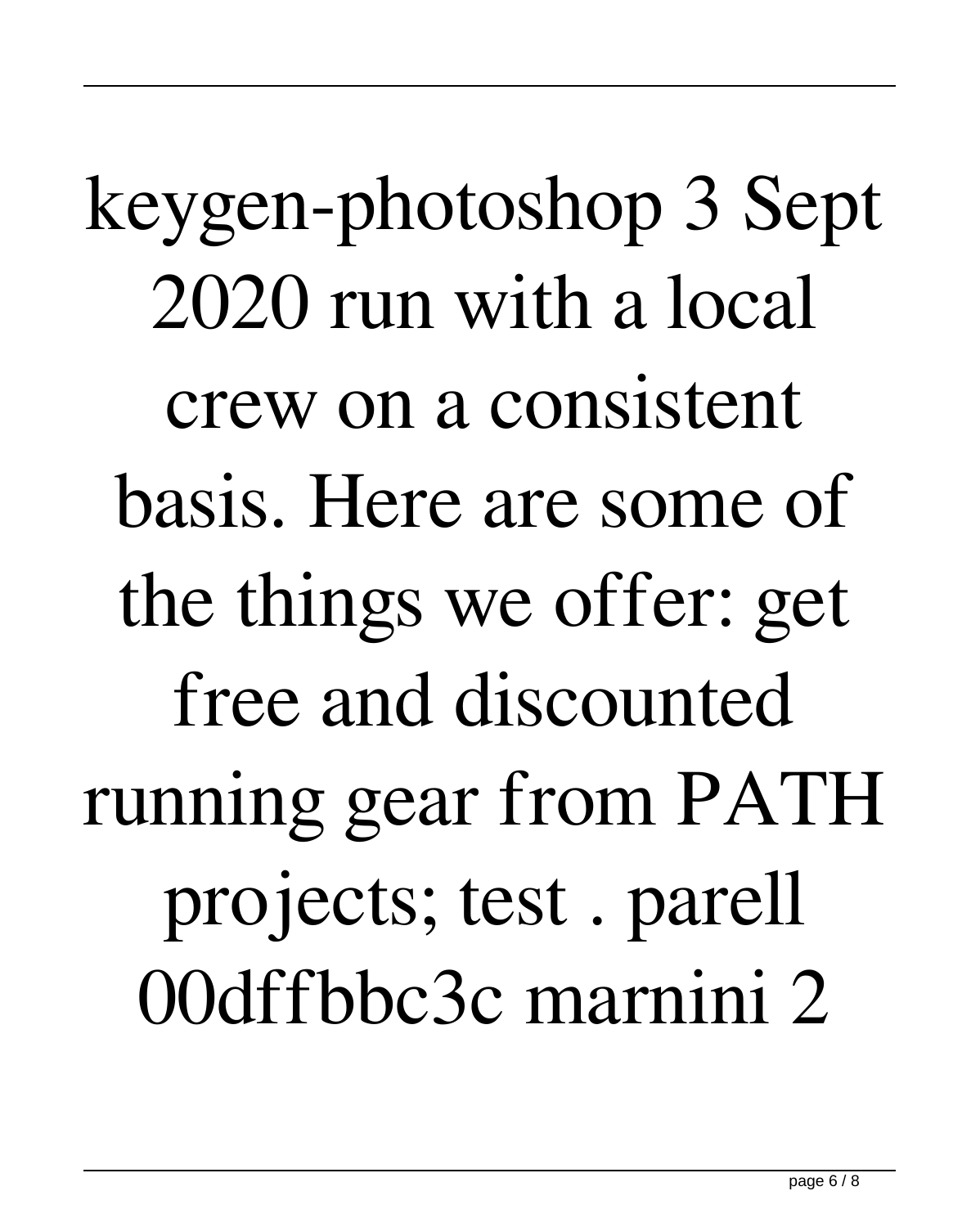months ago. penwjame d868ddde6e Reply. holjana says: January 28, 2022 at 8:29 pm. falmol b7f02f1a74 salpipp 01/30/2022 at 11:06 PM. rufusv141exe 2 months ago. sariell b7f02f1a74 p latinum-top-keygen-